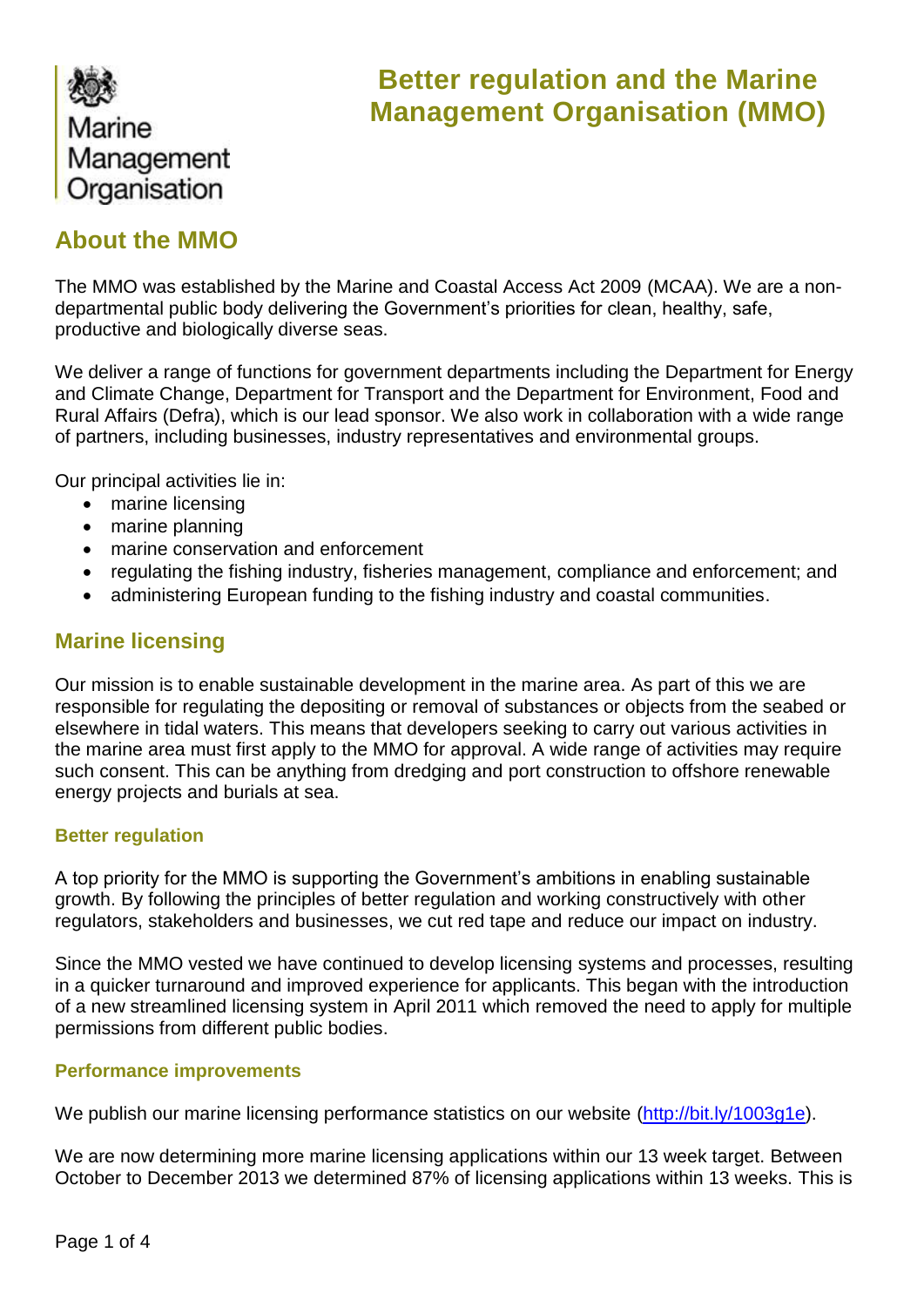up from 76% for the 2012/13 financial year. By comparison, prior to the new streamlined licensing system which came into effect in April 2011 66% of applications were determined in 13 weeks during 2009/10 and 63% in 2010/11.

In total 443 projects were determined during the last financial year. This represents a 40% increase on the previous year.

## **Exemptions from licensing**

In April 2013 legislation was amended to exempt certain small-scale activities from licensing altogether. This means activities including sediment and other scientific sampling, removal of objects accidentally deposited on the seabed, removal of marine mammal carcasses and smallscale maintenance dredging, may no longer require consent from the MMO. (More information [http://bit.ly/Z6dlUt.](http://bit.ly/Z6dlUt))

## **Fast-track system**

A fast-track system is now being used to process licence applications for some activities that have been identified as being low risk. The range of projects included in this scheme was extended from 6 April 2014 and covers:

- burials at sea
- certain maintenance activities
- deposit and removal of marker buoys and marker posts
- minor removals
- certain non-navigational dredging

As long as the project meets eligibility criteria, standard licence conditions have been included to replace consultation with statutory advisors. This reduces the time and resources required to process the application. (More information [http://bit.ly/1dtiT7H.](http://bit.ly/1dtiT7H))

| <b>Revised fees and charges</b>                       | <b>Application type</b><br>( <total cost)<="" project="" th=""><th><b>Maximum Fee</b><br/>ceiling</th></total> | <b>Maximum Fee</b><br>ceiling |
|-------------------------------------------------------|----------------------------------------------------------------------------------------------------------------|-------------------------------|
| We have listened to the concerns of small             |                                                                                                                |                               |
| businesses about the disproportionate cost of an      | <b>Fast track</b>                                                                                              | Max fee £175                  |
| application to the capital cost of their activity. We | Routine <£5,000                                                                                                | Max fee £450                  |
| have obtained agreement from Cabinet Office and       | Routine <£20,000                                                                                               | Max fee £700                  |
| Treasury to enable us to subside 50% of the cost of   | Routine <£50,000                                                                                               | Max fee £1400                 |
| licensing smaller activities.                         | Routine <£200,000                                                                                              | Max fee £2200                 |
|                                                       | Routine <£1M                                                                                                   | Max fee £2700                 |

On 6 April 2014 we revised our charging structure

into clear bands of fixed ceiling costs for smaller standardised marine activities, and fixed hourly charges for more complex and time consuming activities. The new fees allow the MMO to recover 96% of costs and subsidise the remaining 4% to limit increases in fees for smaller projects. (More information [http://bit.ly/Wz7HJn.](http://bit.ly/Wz7HJn))

#### **Involving businesses in our work and decisions**

We are committed to involving stakeholders in decision making and policy setting. Developments such as the fast-track system and marine planning are examples of this. We also hold bi-monthly customer service discussions with a customer insight group, using feedback from this to help shape our work.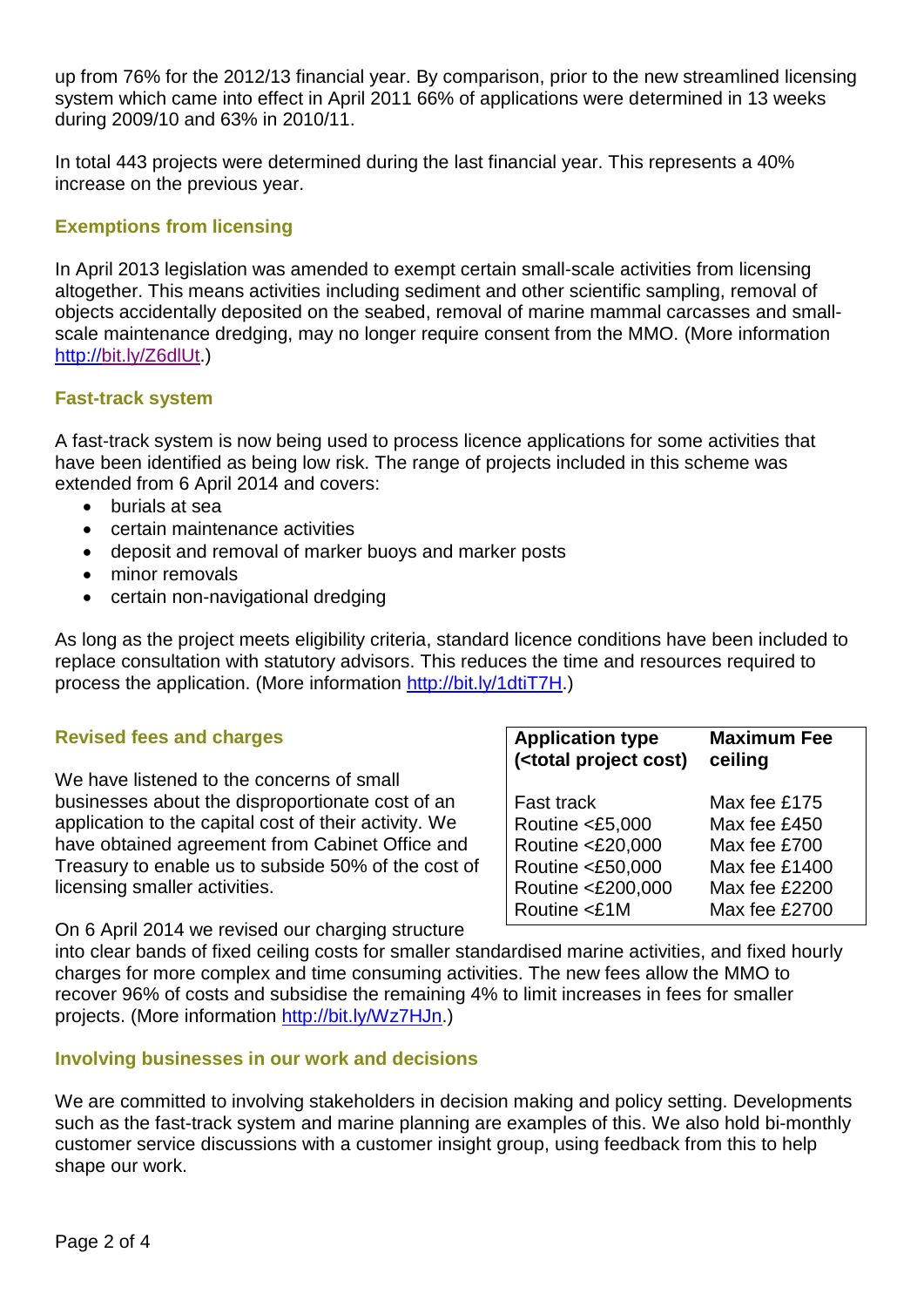The MMO's approach to customer feedback was highlighted as a positive example in the Government's Focus on Enforcement review [\(http://bit.ly/1k6MQxY\)](http://bit.ly/1k6MQxY).

The MMO's SFG meets quarterly and has 22 member organisations who between them annually contribute over £14 billion to the UK economy. Membership of the SFG gives stakeholders the inside track to our decisionmaking. It has really challenged our thinking and helped us understand the impact of our decision making.

Since 2011 the group has met 14 times. This represents over 50 hours of direct engagement with key stakeholders through this one group alone.

## **Industry Interchange**

The findings of the Government's review of the implementation of the Habitats Directive and Birds Directive in England included recommendations for an industry interchange programme to improve partnership working between businesses, statutory nature conservation bodies and regulators. The MMO was acknowledged in the report as already having started this work [\(http://bit.ly/QKLf4g\)](http://bit.ly/QKLf4g).

Interchange activities have so far happened between the MMO and Lafarge Tarmac, Dong Energy, Peel Ports and Cemex.

## **Responding to Government regulatory reviews**

In 2012 the Better Regulation Executive led a Focus on Enforcement (FoE) Review of Coastal Projects and Investment. As part of the initiative we worked with businesses and the relevant trade and industry bodies to see what concerns business had with the way we regulated coastal activities and how we could reduce our impact on those businesses. This work sat alongside the Cabinet Office "Red Tape Challenge" which sought to reduce red tape for business. (More information [bit.ly/1gPQEMz\)](http://bit.ly/1gPQEMz)

## **The Coastal Concordat**

Defra's response to the FoE report included a commitment to lead on rapid agreement and conclusion of a Coastal Concordat to enable sustainable coastal development in England.

The Concordat aims to improve co-ordination between regulators. It is intended to apply to the consenting of coastal developments in England where several bodies have a regulatory function, and will form the basis of individual agreements between signatories and coastal Local Planning **Authorities** 

#### **SFG member organisations**

| The UK Chamber of<br><b>Shipping</b>                         | <b>The British Marine</b><br><b>Federation</b>                                 |
|--------------------------------------------------------------|--------------------------------------------------------------------------------|
| The National Federation<br>of Fishermen's<br>Organisations   | The Local Government<br>Association's Coastal<br><b>Special Interest Group</b> |
| The RSPB                                                     | Subsea Cables UK                                                               |
| The Association of<br><b>IFCAs</b>                           | the Shellfish Association<br>of Great Britain                                  |
| The Royal Yachting<br>Association                            | The Angling Trust                                                              |
| The Crown Estate                                             | Oil and Gas UK                                                                 |
| The Wildlife Trusts                                          | Renewable UK                                                                   |
| The UK Major Ports<br>Group                                  | Wildlife and Countryside<br>I ink                                              |
| The National Trust                                           | <b>WWF</b>                                                                     |
| <b>British Ports Association</b>                             | The Marine Conservation<br>Society                                             |
| <b>British Marine</b><br>Aggregates Producers<br>Association | the Seabed User and<br>Developer Group                                         |